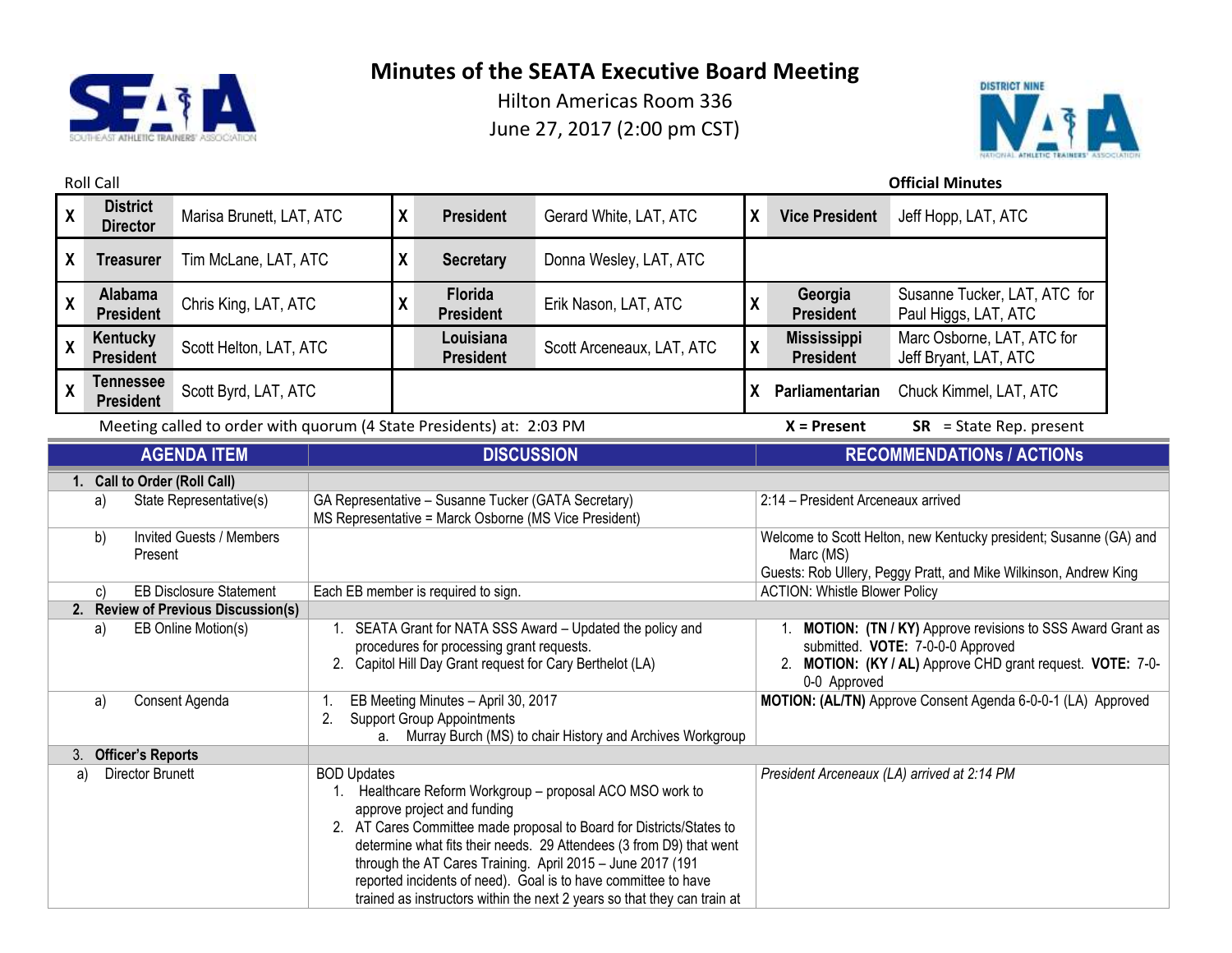



| <b>AGENDA ITEM</b>            | <b>DISCUSSION</b>                                                                                                                                                                                                                                                                                                                                                                                                                                                                                                                                                                                                                                                                                                                                                                                                                                 | <b>RECOMMENDATIONS / ACTIONS</b>                                                                                                                                                                                                                                                                                        |
|-------------------------------|---------------------------------------------------------------------------------------------------------------------------------------------------------------------------------------------------------------------------------------------------------------------------------------------------------------------------------------------------------------------------------------------------------------------------------------------------------------------------------------------------------------------------------------------------------------------------------------------------------------------------------------------------------------------------------------------------------------------------------------------------------------------------------------------------------------------------------------------------|-------------------------------------------------------------------------------------------------------------------------------------------------------------------------------------------------------------------------------------------------------------------------------------------------------------------------|
|                               | their level.<br>3. CAATE has 3 sessions on updates here at convention. Open<br>comments is due by July 31. CAATE Accreditation Conference<br>October 13-15 in Tampa.<br>BOC reminds members that this is a reporting year; BOC office will<br>4.<br>be closing Friday, Dec. 29 and encourage members to report early.<br>5. BOC cannot mandate NPI #s, but they can promote on website.<br>BOC Regulatory Conference is July 15-16 in Omaha.<br>Ron Courson and MaryBeth Horodyski are moving forward with<br>6.<br>funding to develop a video on spineboarding.<br>Historical Commission presented information on archiving NATA<br>7.<br>history and we need to do more at our state/District level. Sue<br>Stanley-Green is working on this for our District.<br>Board will meet again Friday and more will be on our next conference<br>call. |                                                                                                                                                                                                                                                                                                                         |
| <b>President White</b><br>b)  | Thank you to GATA, LATA, MATA and KATS for your hospitality<br>1.<br>during your state meeting.<br>2. Planning an Officer's P&P Manual Review meeting: July 29th.<br>Developing a "Master SEATA Timeline of Events"<br>3.<br>4. Working with SEATA Secretary to develop a PR communication plan.<br>Will get input from PRC Chair and present to EB for review and<br>approval for P&P Manual.                                                                                                                                                                                                                                                                                                                                                                                                                                                    | ACTION: Jeff Hopp will work on hotel reservations for July 29th Office<br>Meeting<br>ACTION: President White and Secretary Wesley will send the timeline<br>and template of the timeline to the State Presidents.<br>ACTION: President White will send Communication PR Plan when it is<br>finalized to the presidents. |
| Vice President Hopp<br>C)     | Update on email forwarding from info@seata.org.<br>1 <sub>1</sub>                                                                                                                                                                                                                                                                                                                                                                                                                                                                                                                                                                                                                                                                                                                                                                                 | ACTION: Secretary Wesley will work with Sherrie to add/update this<br>to the website                                                                                                                                                                                                                                    |
| Secretary Wesley<br>d)        | Membership update<br>1.<br>Newsletter items due July 7.<br>2.<br>Cards for NATA HOF recipients for EB to sign<br>3.<br>BOC Update on Annual Report Approval from States<br>4.<br>Written copies of the Expense Report are to be utilized and were<br>5.<br>dispersed to attendees. Treasurer McLane asked that copies be<br>scanned and submitted electronically because he will be moving in 2<br>weeks and wants to expedite the process of reimbursement.                                                                                                                                                                                                                                                                                                                                                                                      | ACTION: State Presidents are to notify Secretary Wesley if BOC<br>Annual Report has been approved yet and if any corrections have<br>been requested.<br>President King (AL) stepped out 2:47 PM                                                                                                                         |
| <b>Treasurer McLane</b><br>e) | 1. Update on member refunds for t-shirts from CSMM.<br>2. Expense Report – classification errors noted and will be corrected and<br>Treasurer McLane will be transitioning to Quicken Online from<br>QuickBooks.<br>3. 8.75 percent gain on investment account to date. We are at over<br>\$310,000 in investments and \$442,000 in checking.                                                                                                                                                                                                                                                                                                                                                                                                                                                                                                     | ACTION: Treasurer McLane will continue to work on reimbursing for<br>CSMM t-shirts that were not delivered at the meeting.<br>ACTION: President White and Treasurer McLane will work on a<br>document to educate the members on what SEATA does for<br>them and where our expenses are utilized.                        |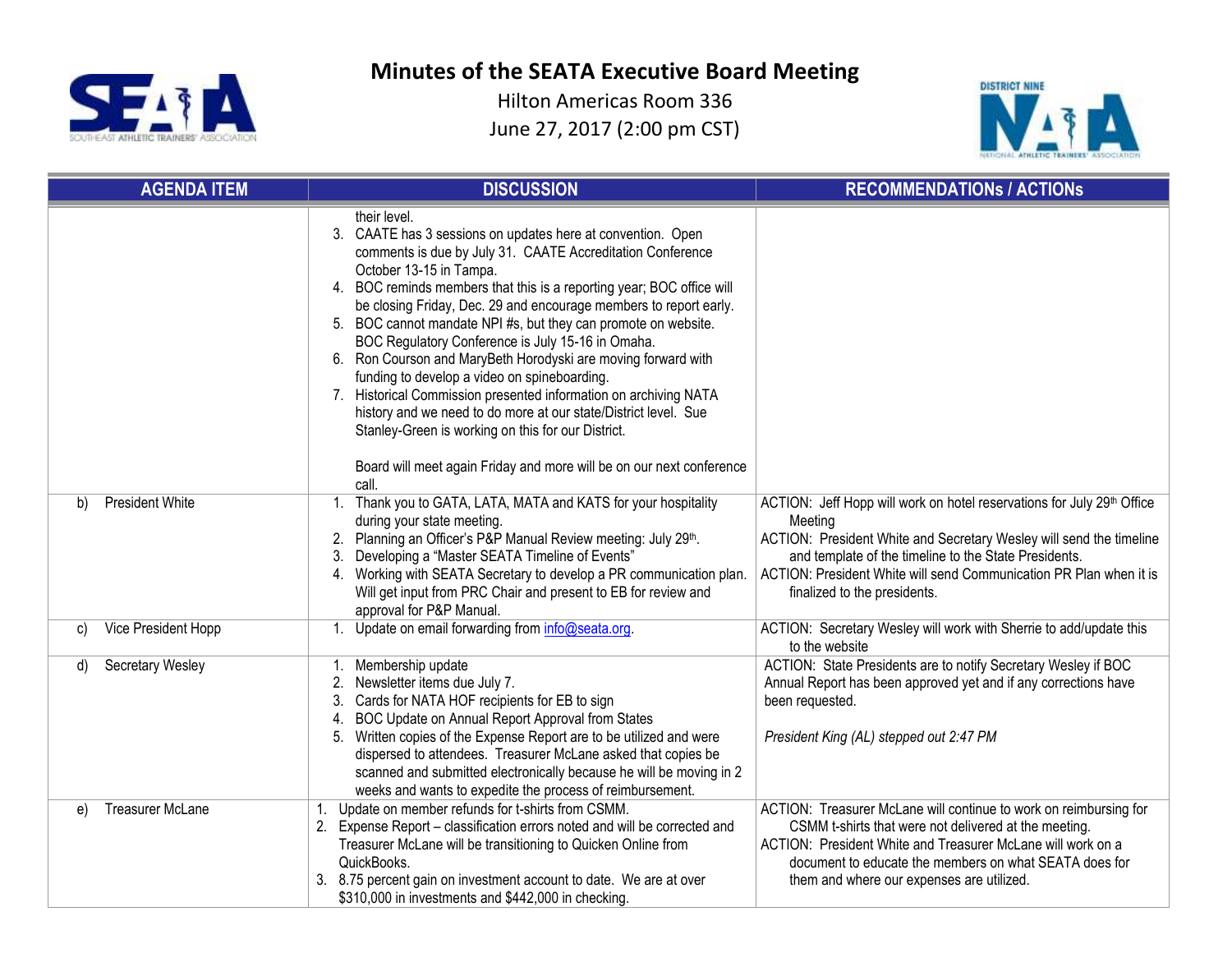



|    | <b>AGENDA ITEM</b>                          | <b>DISCUSSION</b>                                                                                                                                                                                                                                                                                                                                                                                                                              | <b>RECOMMENDATIONS / ACTIONS</b>                                                                                                                                                                                                                                                                          |
|----|---------------------------------------------|------------------------------------------------------------------------------------------------------------------------------------------------------------------------------------------------------------------------------------------------------------------------------------------------------------------------------------------------------------------------------------------------------------------------------------------------|-----------------------------------------------------------------------------------------------------------------------------------------------------------------------------------------------------------------------------------------------------------------------------------------------------------|
|    |                                             | 4. In the future there may be a request to move funds between checking<br>and investments to look at doing more work for our membership,<br>students, and research.                                                                                                                                                                                                                                                                            |                                                                                                                                                                                                                                                                                                           |
|    | 1. Support Group Reports                    |                                                                                                                                                                                                                                                                                                                                                                                                                                                |                                                                                                                                                                                                                                                                                                           |
| a) | <b>Standing Support Groups</b>              |                                                                                                                                                                                                                                                                                                                                                                                                                                                |                                                                                                                                                                                                                                                                                                           |
|    | i. SEATA CUATC                              | John Barrett (FL) will be resigning as Chair and leaving D9 effective August<br>1st. John has recommended that Micki Collins (LA) from Louisiana State<br>University to replace him as the new Chair. Current D9 members on ICSM<br>are Brandon Platt (Troy); Paul Higgs (GCSU); John Dunham (Emory); and<br>Joe Mosher (GGC).<br>DISCUSSION: ICSM Chair is looking at their applicants and that they will<br>be submitted to Director Brunet. |                                                                                                                                                                                                                                                                                                           |
|    | <b>Elections Workgroup</b><br>ii.           | DISCUSSION: Review EB members who are currently appointed to this<br>workgroup: Jeff Bryant (MS), Chair; Paul Higgs (GA) and Scott Byrd (TN).                                                                                                                                                                                                                                                                                                  | MOTION (TN/SEC): Accept Election Timeline as presented from the<br>Elections Committee 6-0-0-1 (AL) Approved                                                                                                                                                                                              |
| b) | Ad hoc / Taskforce(s)                       |                                                                                                                                                                                                                                                                                                                                                                                                                                                |                                                                                                                                                                                                                                                                                                           |
|    | Legislative Grant Taskforce                 | Update on MOTION: Created a group to develop criteria to fund the SEATA<br>Discretionary/Emergency Legislative Grant. (Treasurer McLane, Chris<br>King (AL), Scott Byrd (TN) named to the work group.)<br>DISCUSSION: Update on progress from Treasurer McLane. The group is<br>still working on this project.                                                                                                                                 |                                                                                                                                                                                                                                                                                                           |
|    | 2. Old Business                             |                                                                                                                                                                                                                                                                                                                                                                                                                                                |                                                                                                                                                                                                                                                                                                           |
| a) | Whistle Blowers Statement                   | Update on ACTION: Secretary Wesley will send out revised policy to Board<br>members and committee chairs.                                                                                                                                                                                                                                                                                                                                      | Completed – will need GA and MS Presidents to sign after the meeting                                                                                                                                                                                                                                      |
| b) | 2018 SEATA Elections Timeline               | Update on ACTION: SEATA Elections Committee Chair (President Bryant)<br>is to establish a timeline for upcoming elections and present to<br>President White.                                                                                                                                                                                                                                                                                   | Completed                                                                                                                                                                                                                                                                                                 |
| C) | Quiz Bowl Peer Review Panel<br>(Pres White) | DISCUSSION: President White will appoint 3 State Presidents to serve as a<br>Peer Review Panel to review the proposed Final Jeopardy Question<br>for the annual SEATA ATSS quiz bowl event.                                                                                                                                                                                                                                                    | <b>ACTION:</b> President White appoints the following State Presidents to<br>the SEATA Quiz Bowl Peer Review Team:<br>1. Chris King (AL)<br>2. Erik Nason (FL)<br>3. Paul Higgs (GA)<br>ACTION: President White will notify Shawn Felton, Quiz Bowl<br>Workgroup Chair of these peer review team members. |
| d) | Donation to Kenny Howard<br>Foundation      | Update on MOTION: To make a donation to the Kenny Howard Foundation<br>in the amount of \$1,000.                                                                                                                                                                                                                                                                                                                                               | Completed                                                                                                                                                                                                                                                                                                 |
| e) | <b>SEATA EBP Education</b>                  | Update on ACTION: Treasure McLane reported that the procedural aspects                                                                                                                                                                                                                                                                                                                                                                         | Approved                                                                                                                                                                                                                                                                                                  |
|    | Sponsorship Grant                           | of this grant are appropriate.                                                                                                                                                                                                                                                                                                                                                                                                                 |                                                                                                                                                                                                                                                                                                           |
| f) | SEATA Sponsorship of 2017                   | Update on ACTION: Treasure McLane will make sure that the \$2,500                                                                                                                                                                                                                                                                                                                                                                              | Completed                                                                                                                                                                                                                                                                                                 |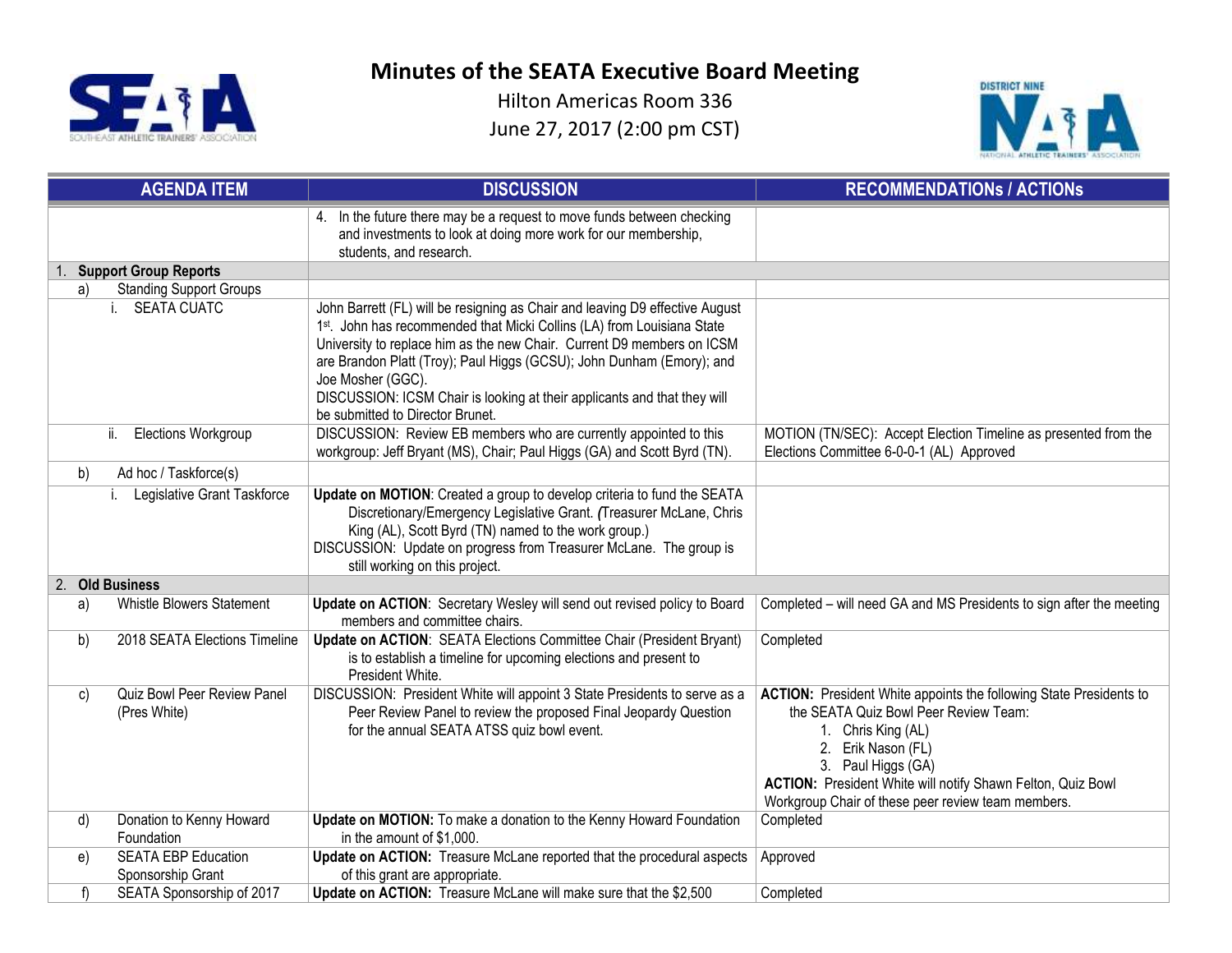



|    | <b>AGENDA ITEM</b>                            | <b>DISCUSSION</b>                                                                                                                                                                                                                                                                                                                                                  | <b>RECOMMENDATIONS / ACTIONS</b>                                                                                                                                                                                                                                                                                                                                                                                                   |
|----|-----------------------------------------------|--------------------------------------------------------------------------------------------------------------------------------------------------------------------------------------------------------------------------------------------------------------------------------------------------------------------------------------------------------------------|------------------------------------------------------------------------------------------------------------------------------------------------------------------------------------------------------------------------------------------------------------------------------------------------------------------------------------------------------------------------------------------------------------------------------------|
|    | <b>NATA Foundation Event</b>                  | payment is processed for the Royal Flush Sponsorship Level.<br>Update on ACTION: President White sent out an inquiry on who should<br>represent the Board at the table. Two tickets each were offered to RT<br>Floyd (out-going Foundation President and the two D9 NATA HOF<br>inductees MaryBeth and John). The remaining tickets will be given to<br>EB members |                                                                                                                                                                                                                                                                                                                                                                                                                                    |
| g) | <b>SEATA Support Group</b><br>Candidates      | ACTION: Each state president will review the Support Group listing included<br>in agenda and make a selection to fill vacancy and submit to President<br>White.                                                                                                                                                                                                    | ACTION: State Presidents will review list and Secretary Wesley will<br>review/verify membership and NPI requirements.<br>ACTION: State Presidents will review the Commitment to Serve Form<br>for SEATA Support Groups and Chairs and vote on next<br>conference call.                                                                                                                                                             |
| h) | Term Limit change for<br>Secretary            | During the March meeting, VP Hopp questioned if it would be appropriate to<br>make a Bylaws change to allow the SEATA Secretary to not have a<br>term limit similar to the SEATA Treasurer?<br>DISCUSSION: proposal to change 2.2.4 in the SEATA Bylaws to<br>change the last statement: "He/she may not serve more than<br>two consecutive terms".                | Revise statement to read: "He/she may serve without term limits."<br>MOTION (TN/VP): To amend the by-laws 2.2.4 to reflect removing<br>"He/she may not serve more than two consecutive terms" and<br>replace with "He/she may serve without term limits. 6-0-0-1 (AL)<br>Approved.                                                                                                                                                 |
| i) | <b>Executive Session</b>                      |                                                                                                                                                                                                                                                                                                                                                                    | Executive Session Called 3:22 PM - All guests left the room<br>Chris King (AL) re-entered at 3:33 PM<br>ACTION: The Executive Board requests the SEATA President to<br>obtain a complete listing of the SEATA Safe Sport School Grant<br>Applicants, Approved Applications, and Applicants that were<br>submitted to NATA for payment from the SEATA Secondary<br>School Chair by July 15, 2017.<br>Executive Session ends 3:56 PM |
| 3. | <b>New Business</b>                           |                                                                                                                                                                                                                                                                                                                                                                    |                                                                                                                                                                                                                                                                                                                                                                                                                                    |
| a) | ATAF Marketing Grant (Nason)                  | Pres. Nason (FL) is asking for \$2,000 to help cover the cost of a full page ad<br>in the 2017 MLB All-Star Program. Total cost for ad is \$6,000. ATAF<br>and GameReady will pay \$2,000 each.<br>DISCUSSION: SEATA grant has a max of \$1,000. Did ATAF receive a<br>\$2,000 grant last year?                                                                    | MOTION (TN/MS): Approve ATAF State Marketing Grant funding<br>application for \$2,000. 6-1-0-0 (GA)                                                                                                                                                                                                                                                                                                                                |
| b) | <b>SEATA Strategic Plan</b><br><b>Meeting</b> | President White recommends that SEATA hold a SWAG (Strategic<br>Workgroup and Guidance) Meeting in conjunction with CSMM / ATEC<br>Meeting next March (March 7-10, 2018). We would invite all<br>Committee / Workgroup Chairs (~25 chairpersons) together to discuss<br>and develop an implementation plan. Recommend that SEATA                                   | MOTION (FL/TN): Approve funding as proposed for 2018 SWAG<br>meeting. 7-0-0-0 Approved                                                                                                                                                                                                                                                                                                                                             |